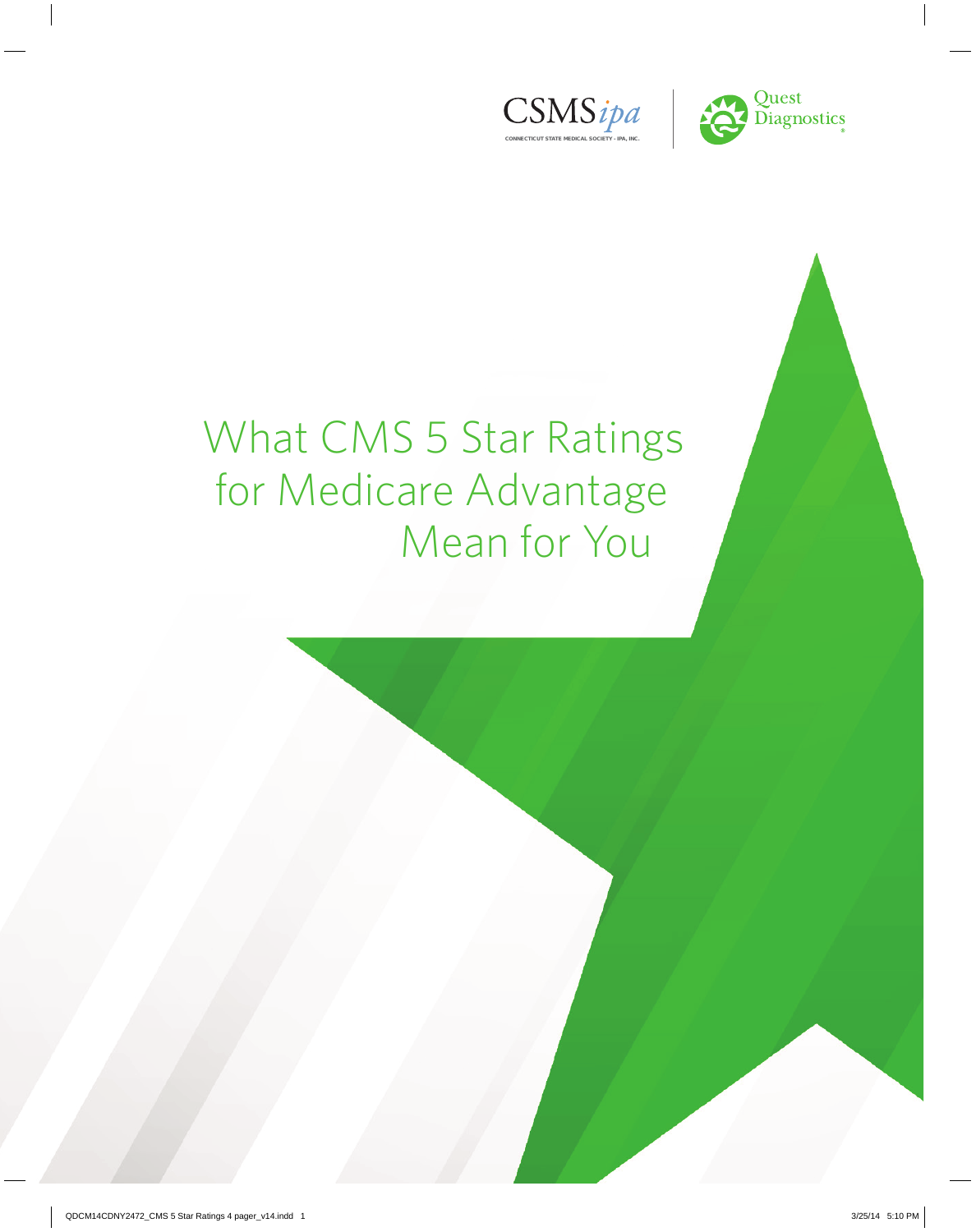### Improving the quality of health care

**Patients should be able to make informed decisions about their health plans**. That's the philosophy behind the Centers for Medicare & Medicaid Services Five-Star Quality (CMS 5 Star) Rating System. CMS 5 Star rates Medicare Advantage\* health plans on how well they perform across 36 measures in 5 domains, many of which relate directly to your practice. Each of these domains measures a different aspect of the healthcare experience in order to achieve CMS's three aims of better care, healthier people/communities, and lower costs through improvement. The domains are $1,2$ :

CSMS-IPA rewards strong performance by PCPM physicians participating in its Medicare Advantage programs. The 2014 measures for CMS 5 Star for Medicare Advantage Part C are listed below. Those highlighted are of particular importance to CSMS-IPA because of their high prevalence and cost burden. Schedule these important screenings and keep in touch with your patients by booking their annual wellness visit today.

| Outcomes                 | Assesses overall indications of whether patients are staying healthy-including<br>how often they get various tests, vaccines, and other checkups                                                               |
|--------------------------|----------------------------------------------------------------------------------------------------------------------------------------------------------------------------------------------------------------|
| Intermediate<br>Outcomes | Indicates how often patients get tests that demonstrate how well they<br>are managing chronic conditions<br>• Example: "Controlling Blood Pressure" would mean better health for<br>patients with hypertension |
| Patient<br>Experience    | Demonstrates membership satisfaction with their physicians and health<br>plans through ratings of responsiveness and care                                                                                      |
| <b>Access</b>            | Focuses on <b>member complaints and appeals</b> to show patients' ability to<br>address issues they have with their physicians or health plans                                                                 |
| Process                  | Rates health plan telephone customer service by including how well the<br>plan handles calls from members                                                                                                      |

### Star Ratings<sup>2,3</sup>

\* A Medicare Advantage organization is a public or private, state-licensed, risk-bearing entity (with the exception of provider-sponsored organizations receiving waivers) certified by CMS

## CMS 5 Star for Medicare Advantage CMS 5 Star for Medicare Advantage Part C

### 2014 Measures<sup>2</sup>

Not only do CMS 5 Star ratings benefit patients by keeping them informed, but they also benefit you. Elevated quality means better care and outcomes for your patients, and improved productivity for you and your staff. Additionally, bonus payments and rebates from your health plans are tied to their CMS 5 Star ratings, so it's in the best interests of you and your practice to maintain high ratings.

\*\* Below average \*\*\* Average

\*\*\*\* Above average



CMS uses this "High Performing Contract" icon to identify plans with 5 stars



| <b>Domain 1:</b> Staying Healthy: Screenings, Tests, and Vaccines                                        |                                                     |                 |                                               |  |  |
|----------------------------------------------------------------------------------------------------------|-----------------------------------------------------|-----------------|-----------------------------------------------|--|--|
| <b>CO1</b>                                                                                               | <b>Breast Cancer Screening</b>                      | C <sub>06</sub> | Annual Flu Vaccine                            |  |  |
| <b>CO2</b>                                                                                               | <b>Colorectal Cancer Screening</b>                  | C <sub>07</sub> | Improving or Maintaining Physical Health      |  |  |
| CO <sub>3</sub>                                                                                          | <b>Cardiovascular Care: Cholesterol Screening</b>   | C <sub>08</sub> | Improving or Maintaining Mental Health        |  |  |
| CO <sub>4</sub>                                                                                          | <b>Diabetes Care: Cholesterol Screening</b>         | C <sub>09</sub> | Monitoring Physical Activity                  |  |  |
| CO <sub>5</sub>                                                                                          | Glaucoma Testing                                    | C10             | Diabetes Care: Cholesterol Controlled         |  |  |
| Domain 2: Managing Chronic (Long-term) Conditions                                                        |                                                     |                 |                                               |  |  |
| C11                                                                                                      | Care for Older Adults: Medication Review            | <b>C18</b>      | <b>Diabetes Care: Cholesterol Controlled</b>  |  |  |
| C12                                                                                                      | Care for Older Adults: Functional Status Assessment | C19             | <b>Controlling Blood Pressure</b>             |  |  |
| C13                                                                                                      | Care for Older Adults: Pain Screening               | C <sub>20</sub> | Rheumatoid Arthritis Management               |  |  |
| C14                                                                                                      | Osteoporosis Management in Women who had a Fracture | C <sub>21</sub> | Improving Bladder Control                     |  |  |
| C15                                                                                                      | Diabetes Care: Eye Exam                             | C <sub>22</sub> | Reducing the Risk of Falling                  |  |  |
| C16                                                                                                      | Diabetes Care: Kidney Disease Monitoring            | C <sub>23</sub> | Plan All-Cause Readmissions                   |  |  |
| C <sub>17</sub>                                                                                          | <b>Diabetes Care: Blood Sugar Controlled</b>        |                 |                                               |  |  |
| Domain 3: Member Experience With Health Plan                                                             |                                                     |                 |                                               |  |  |
| C <sub>24</sub>                                                                                          | <b>Getting Needed Care</b>                          | C <sub>27</sub> | Rating of Health Care Quality                 |  |  |
| C <sub>25</sub>                                                                                          | Getting Appointments and Care Quickly               | C <sub>28</sub> | Rating of Health Plan                         |  |  |
| C <sub>26</sub>                                                                                          | <b>Customer Service</b>                             | C <sub>29</sub> | Care Coordination                             |  |  |
| Domain 4: Member Complaints, Problems Getting Services, and Improvement in the Health Plan's Performance |                                                     |                 |                                               |  |  |
| C30                                                                                                      | Complaints about the Health Plan                    | C <sub>32</sub> | Members Choosing to Leave the Plan            |  |  |
| C <sub>31</sub>                                                                                          | Beneficiary Access and Performance Problems         | C <sub>33</sub> | Health Plan Quality Improvement               |  |  |
| <b>Domain 5: Health Plan Customer Service</b>                                                            |                                                     |                 |                                               |  |  |
| C <sub>34</sub>                                                                                          | Plan Makes Timely Decisions About Appeals           | C <sub>36</sub> | Call Center: Foreign Language Interpreter and |  |  |
| C <sub>35</sub>                                                                                          | <b>Reviewing Appeals Decisions</b>                  |                 | <b>TTY Availability</b>                       |  |  |

CMS assigns Medicare Advantage plans 1 to 5 stars for each individual measure category across the 5 domains to determine the overall plan rating.

### Taking Advantage of CMS 5 Star Ratings for Medicare Advantage

Additionally, the CSMS-IPA Patient Centered Practice Model uses CMS Star ratings as an incentive payment metric.



performance

performance

performance

performance



performance

CMS uses this "Low Performing Contract" icon to identify plans with an average of 2.5 stars or fewer for the past 3 years